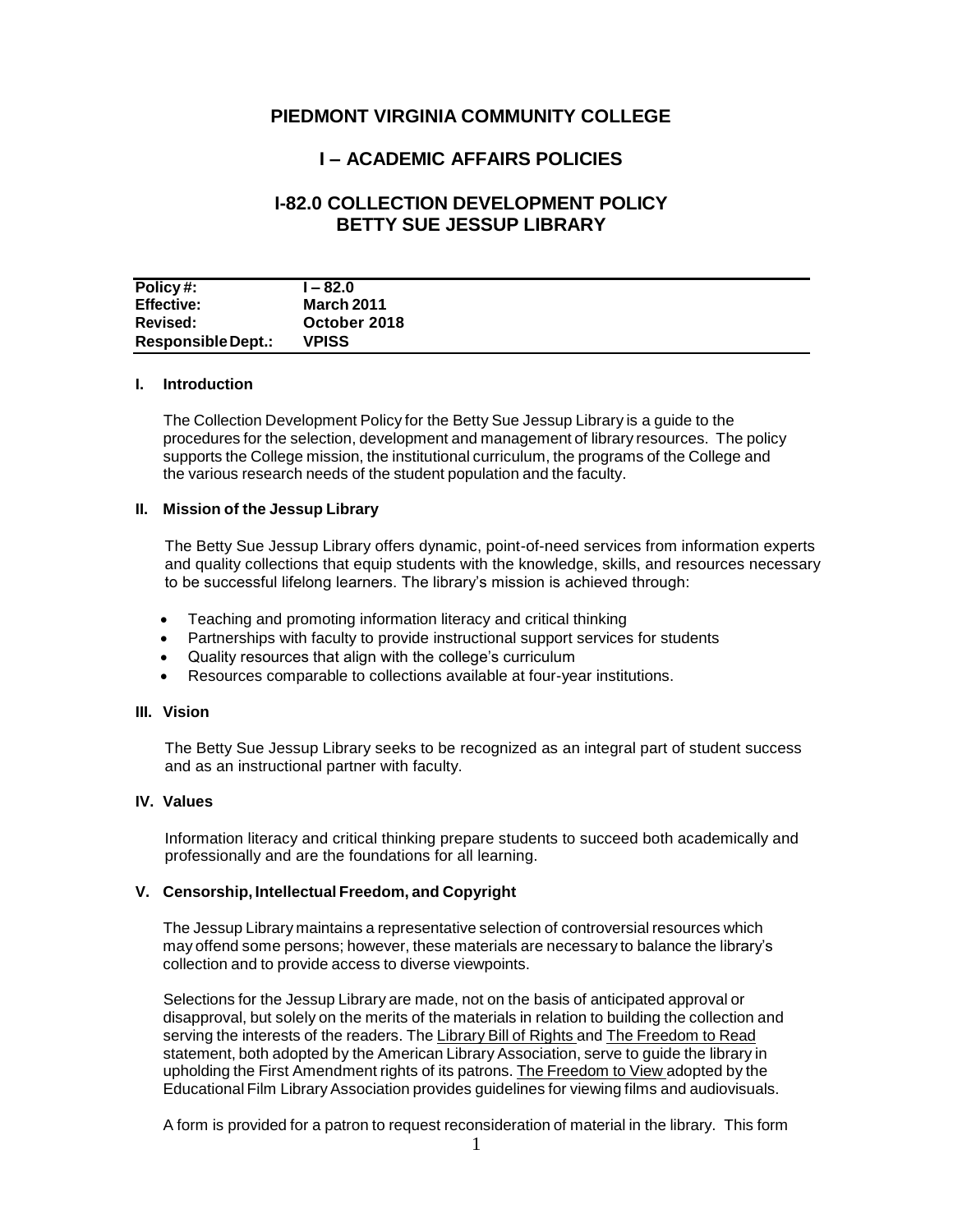should be completed by the complainant and turned in to the Director of Library Services. Appeal may be made to the Vice President of Instruction and Student Services. Final authority rests with the President. Until a decision has been reached by the parties listed above, the library shall take no action on the material.

### **VI. SelectionParticipationResponsibilities**

The Director of Library Services is responsible for coordinating all collection development activities and for final approval of the selections to purchase. Selection requests are made by the librarians in collaboration with faculty. The faculty and deans are expected to provide resource recommendations to support the classes they teach and to enhance the instructional programs of the College.

### **VII. Guidelines for Selection**

All materials selected are relevant to the mission of the Jessup Library. Selection criteria include:

- Usefulness to the collection
- Suitability for a two-year academic curriculum
- Strength of collection and adequate representation of various viewpoints
- Timeliness
- Authority of author and publisher
- Accuracyand objectiveness
- Reviews of the item
- Price
- Format

Given budget restraints, priority is assigned to the materials purchased for the library. Priority is as follows:

- First priority is given to materials that directly support classroom instruction and the curriculum, excluding textbooks, and focus on high-demand subject areas.
- Second priority is assigned to materials not directly in support of classroom instruction, i.e. materials supporting standard academic subject areas.
- Third priority is assigned to the materials that meet the college community's intellectual, cultural and recreational needs.

The collection should contain sufficient depth and breadth to fulfill the needs of students for materials to be used in their studies.

#### **VIII.Copyright**

The library does not knowingly add to its collection any materials produced contrary to copyright law. The library adheres to all provisions of the U. S. Copyright Law (17 U.S.C. section 107).

#### **IX. Replacement of Missing Items**

The Director of Library Services reviews missing, lost, or damaged titles and determines which titles shall be replaced by reviewing the strength of the collection in that area, reviewing circulation activities and applying the selection criteria of this policy to the titles in question.

## **X. Gifts**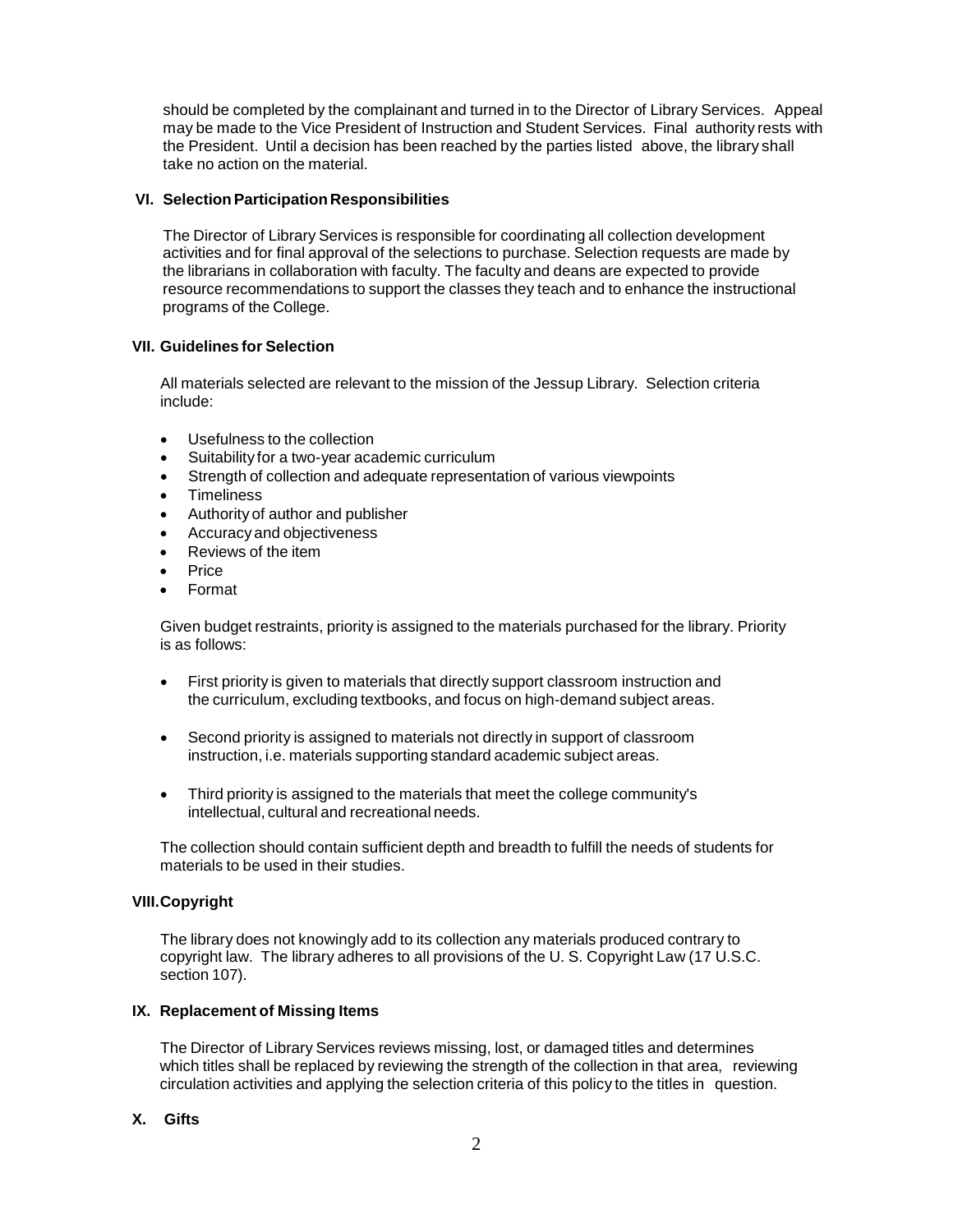Persons interested in donating materials to the library must contact the Director of Library Services, who makes the final decision on acceptance. Please note that:

- Donated materials are judged by the same standards of selection as those applied to the purchase of new materials.
- The library reserves the right to not accept gifts.
- The library acknowledges gifts but does not appraise them.
- Materials cannot be accepted on indefinite loan.
- Gifts are accepted only if they are offered without conditions as to their retention or organization in the library.
- •
- Gifts requiring excessive processing and storage cannot be accepted. All gifts accepted become the property of the Commonwealth of Virginia and may be disposed of in accordance with state guidelines.

Persons donating materials receive, upon request, a copy of the Donations or Gifts.

#### **XI. Removal of Materials from Collection**

Materials may be withdrawn from the collection when one or more of the following criteria exist:

- Information is outdated or contains misinformation.
- An edition is superseded by a later edition.
- The physical condition of the material is beyond adequate repair.
- Material is no longer relevant to the purpose of the library.
- Material is water-damaged and may contain mold.
- Material is no longer needed to support the curriculum or program.

If a user objects to materials in the library, please refer to the Request for Reconsideration of Library Materials.

#### **XII. Responsibility for Removal of Materials**

The Director of Library Services, the librarians and representative faculty members cooperatively examine the collection in order to remove items that are obsolete or do not meet the standards of the collection as expressed in this policy and to assure library compliance with accreditation standards. Faculty members are requested to review their subject areas of the collection with the Director and make recommendations for removal and replacement. The library staff removes old editions of items as new editions are added to the collection.

#### **XIII.Procedures for Disposal of Books**

Jessup Library will first post discarded books on the VCCS (Virginia Community College System) Library intranet, Lincsite. Other VCCS colleges may review these titles and request any of the discards for their collections. If no one requests any of the books, the following procedure will be followed.

Jessup Library has partnered with Better World Books (BWB) for the donation of discarded library materials. Better World Books will provide free boxes and free shipping to their warehouse.

Better World Books will attempt to sell the material (books) and will send PVCC a 15%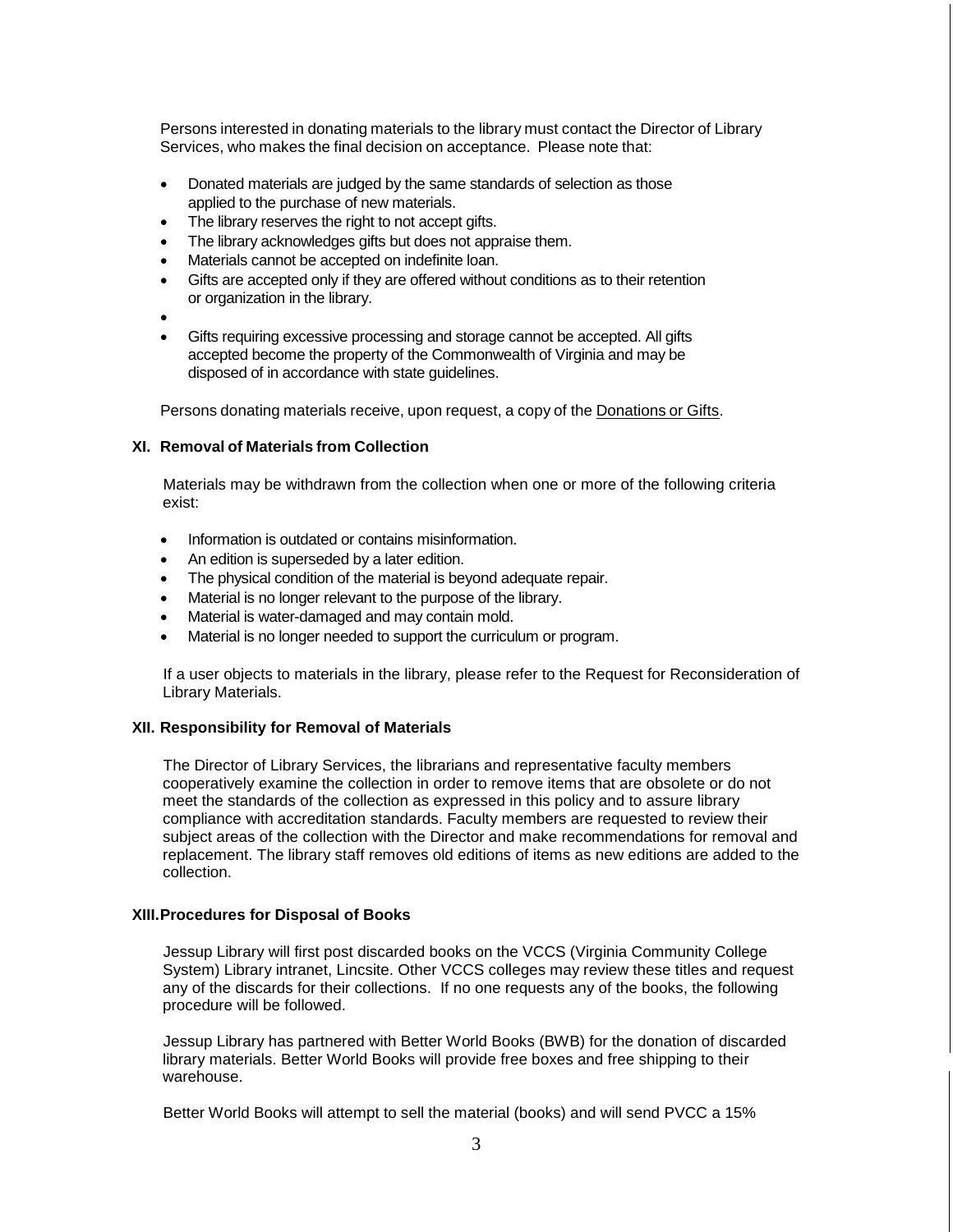commission for any books they resell. For each book forwarded to BWB, they will attempt to resell the book for up to one year. If they cannot resell a book, they attempt to donate it to a non-profit. If they cannot resell or donate, they recycle the books.

### **XIV. Preservation of Materials**

Materials in the collection will be repaired when possible. The Director of Library Services and the Technical Services Department are responsible for assessing the physical condition of materials. The Technical Services Department repairs all materials that can be repaired in- house.

### **XV. State-Wide Cooperative Collection Development**

Materials may be purchased through cooperative agreements with the Virginia Community College System (VCCS), the Virtual Library of Virginia (VIVA) or other agencies with similar interests as long as state guidelines are followed. Cooperative purchases are determined by the VCCS Learning Resource Center Directors and the VCCS Director of Library Automation or the VIVA Steering Committee.

### **XVI. Implementation**

This collection development policy must be reviewed by the college community through the Curriculum and Instruction Committee and approved by the administration. Any amendments to or revisions of this policy must be approved in like manner. The Director of Library Services is authorized to develop specific procedures needed for implementing these policies and to revise those procedures as circumstances may require.

## **XVII. Procedures for Review - Collection Development Policy**

The policy will be reviewed annually by the Director of Library Services and the library staff.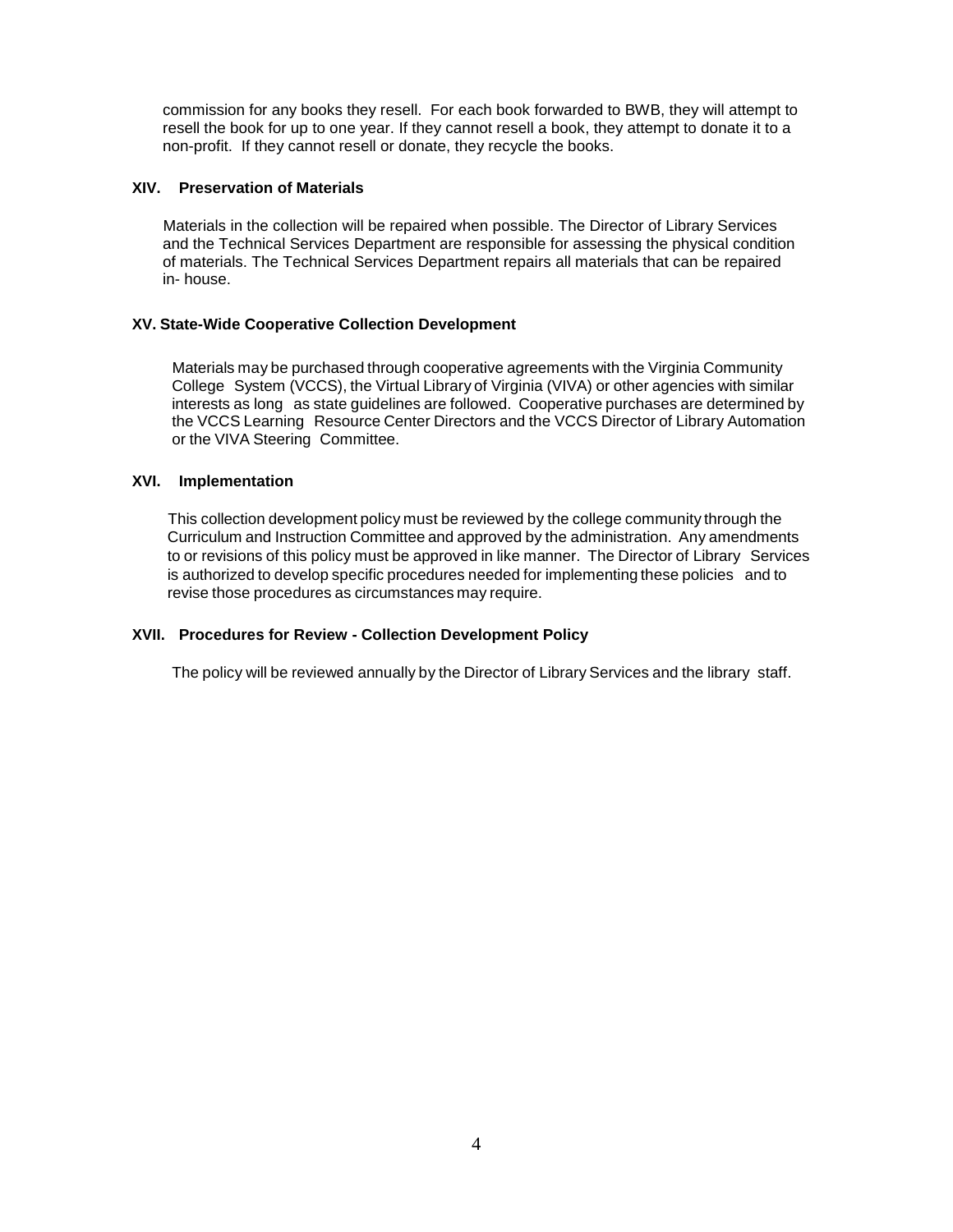# DONATIONSOR GIFTS

A donation or gift is being made to Piedmont Virginia Community College by:

Name and Address of Donor

Description of Item or Attached Complete Inventory List of All Items

Signature of Donor Date

Responsibility for assigning a dollar value to art items, books, equipment, supplies, and other gifts rests with the donor.

Director of Library Services Date